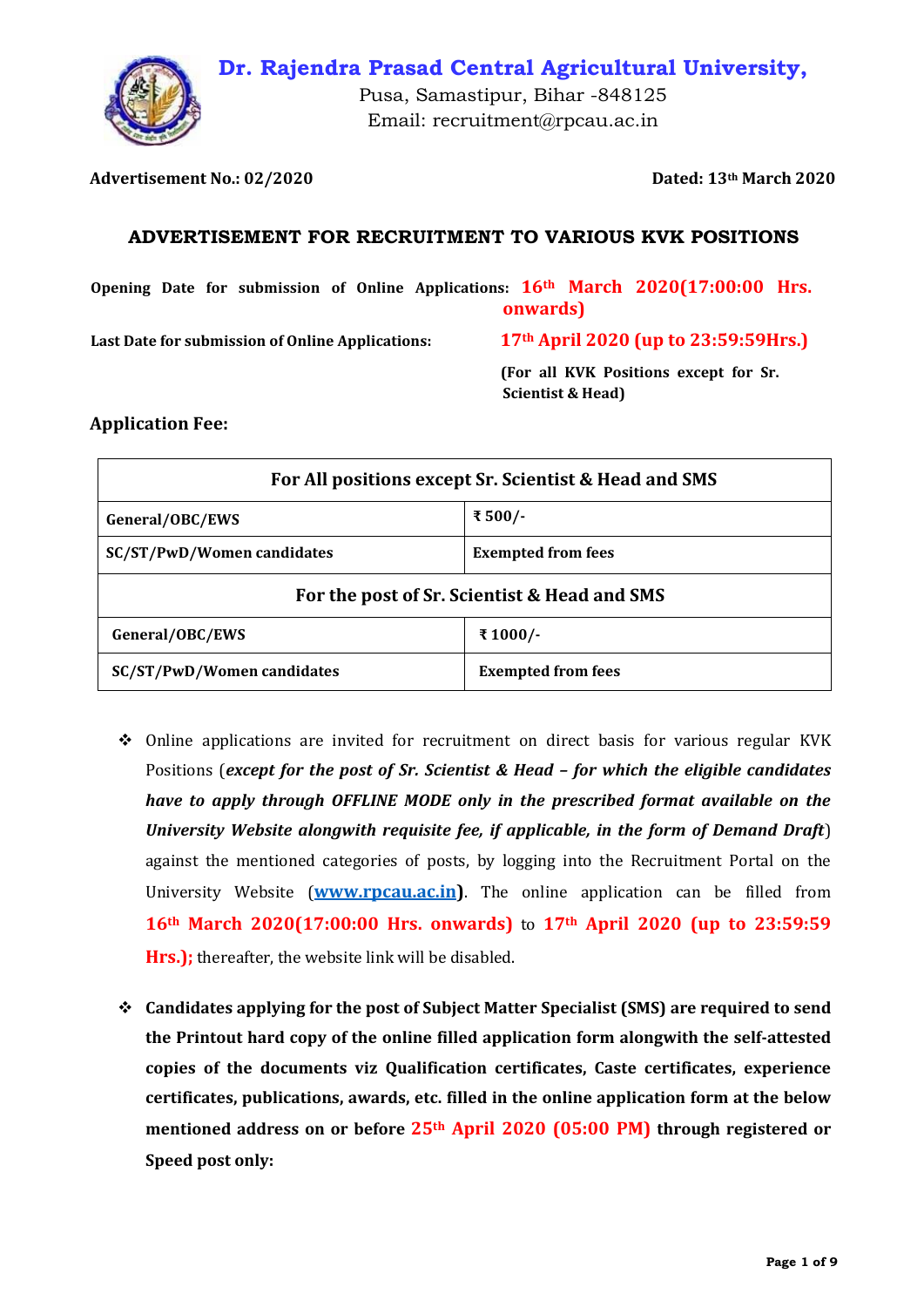# **The Deputy Registrar (Rectt.) Recruitment Section Dr. Rajendra Prasad Central Agricultural University Pusa, Samastipur – 848125, Bihar (INDIA)**

❖ Only for the post of Senior Scientist & Head, the application form (*available on the University Website*) duly filled-in alongwith requisite documents and Demand Draft drawn in favour of **"Comptroller, RPCAU, Pusa payable at PNB, Pusa (Branch Code PUNB0451200)"or any other nationalized bank** should reach the University on the following address via registered or speed post only **on or before 17th April 2020 up to 05:00 PM** positively:

> **The Deputy Registrar (Rectt.) Recruitment Section Dr. Rajendra Prasad Central Agricultural University Pusa, Samastipur – 848125, Bihar (INDIA)**

The candidates for KVK Positions (*except Senior Scientist & Head*) are strictly advised to apply online well in advance without waiting for last date of submission of online application form. The printed copy of the online application form with necessary certificates should be kept safely for screening/Verification at later stage.

# **Except for the post of Sr. Scientist & Head and printout copy of online filled application form alongwith self-attested requisite documents for the post of SMS, NO Offline application form will be accepted by the University, in any case.**

Qualifications/eligibility conditions, age and other documents will be determined as on the last date of receipt of application i.e., **17th April 2020 (for all KVK Positions)**

## **HOW TO APPLY:**

#### **Special Instructions:**

The prescribed essential qualification does not entitle a candidate to be called for Written Examination/Interview. For the all KVK positions **(except Sr. Scientist & Head)**, the University will hold Written Examinations and qualifying test (wherever applicable), however marks obtained in qualifying test will not be considered for final selection as per govt. of India rules. The decision of the University in all matters relating to acceptance or rejection of an application, eligibility/suitability of the candidates, mode of selection, and criteria for selection etc. will be final and binding on the candidates. **No inquiry or correspondence will be entertained in this regard.** 

**Note: Candidates are informed that it is mandatory to enter Percentage in education qualification page (in case of CGPA please convert it to Percentage), if applicable.**

**Candidates applying for a post must ensure that they fulfil all the eligibility conditions on the last date of receipt of application (for all KVK Positions) .If on verifications at any time before or after the written examination or interview or appointment, it is found that they do not fulfil**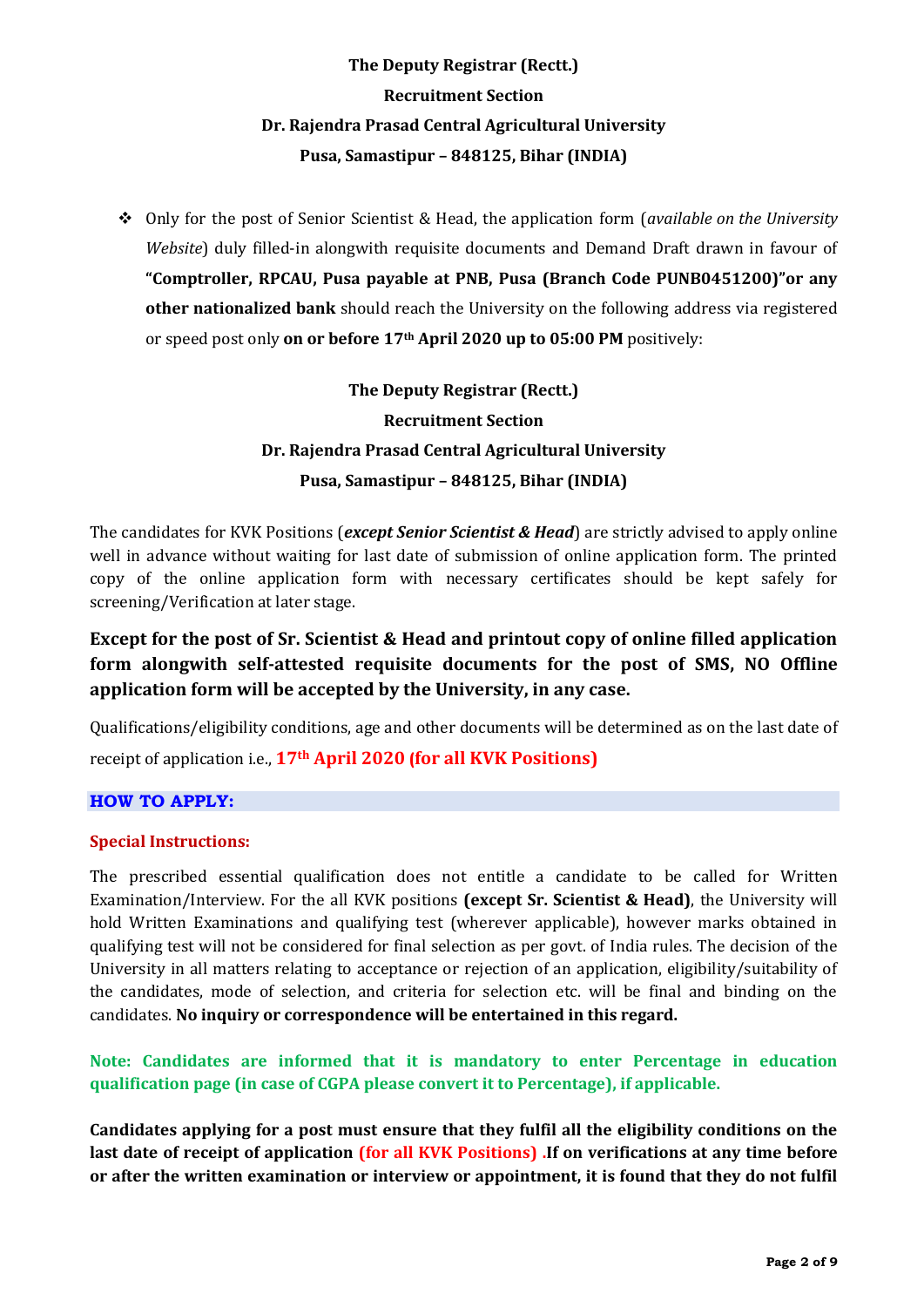**any of the eligibility condition or it is found that the information furnished is false or incorrect, their candidature will be cancelled.**

# **General Instructions:**

- 1. **Online mode of submission of applications shall be essential.**
- 2. Before filling-up the Online Application Form, the candidates are advised to read General Instructions, Essential Information and Other Important Conditions section carefully.
- 3. The eligible and interested persons are required to submit Online Applications at University Website **[www.rpcau.ac.in](http://www.rpcau.ac.in.the/)**.The last date for applying online is **17th April 2020 (23:59:59 Hrs.) (For all KVK Positions except Sr. Scientist & Head).**The candidate should fill all details while filling the Online Application Form.
- 4. After applying online, User ID and Password will be generated.
- 5. Take print out of the User ID and Password screen for future reference of your application status and for reprinting of your online filled application form.
- 6. After successful submission of application, candidates can take print-out of application form.
- 7. **Applicants are NOT required to send Hard Copy of the duly filled Online Application Form (except for the post of Subject Matter Specialist).** The hard copy of application form along with all required documents must be brought at the time of verification/scrutiny-cum-interview.
- 8. **Candidates are advised to fill their application form carefully such as Name, Father's name, Date of Birth, Category, Qualification, it is mandatory to upload self-attested all essential documents along with Photo & Signature. After final submission of application form, no change will be allowed. Candidate will be responsible for any mistake in the data of application form and no correspondence will be entertained in this regard.**
- 9. Applicants have to make sure the documents they are uploading are not blur and must be readable.

#### 10. **APPLICATION FEE AND MODE OF PAYMENT:**

| For All positions except Sr. Scientist & Head and SMS |                           |  |
|-------------------------------------------------------|---------------------------|--|
| General/OBC/EWS                                       | ₹ 500/-                   |  |
| <b>SC/ST/PwD/Women candidates</b>                     | <b>Exempted from fees</b> |  |
| For the post of Sr. Scientist & Head and SMS          |                           |  |
| General/OBC/EWS                                       | ₹1000/-                   |  |
| <b>SC/ST/PwD/Women candidates</b>                     | <b>Exempted from fees</b> |  |

The candidates can pay application fee through Internet Banking/Credit Card/Debit Card (except for the post of Sr. Scientist & Head).

#### **NOTE:**

- *i. Bank charges in addition to specified application fee shall be borne by the candidate.*
- *ii. Fee once paid will not be refunded under any circumstances.*
- *iii. Application Fee submitted by any other mode like money order, demand draft, cheque, IPO etc. will be rejected.*

#### **OTHER CONDITIONS**

1. Reservation Policy will be followed as per Government of India Rules, wherever applicable. The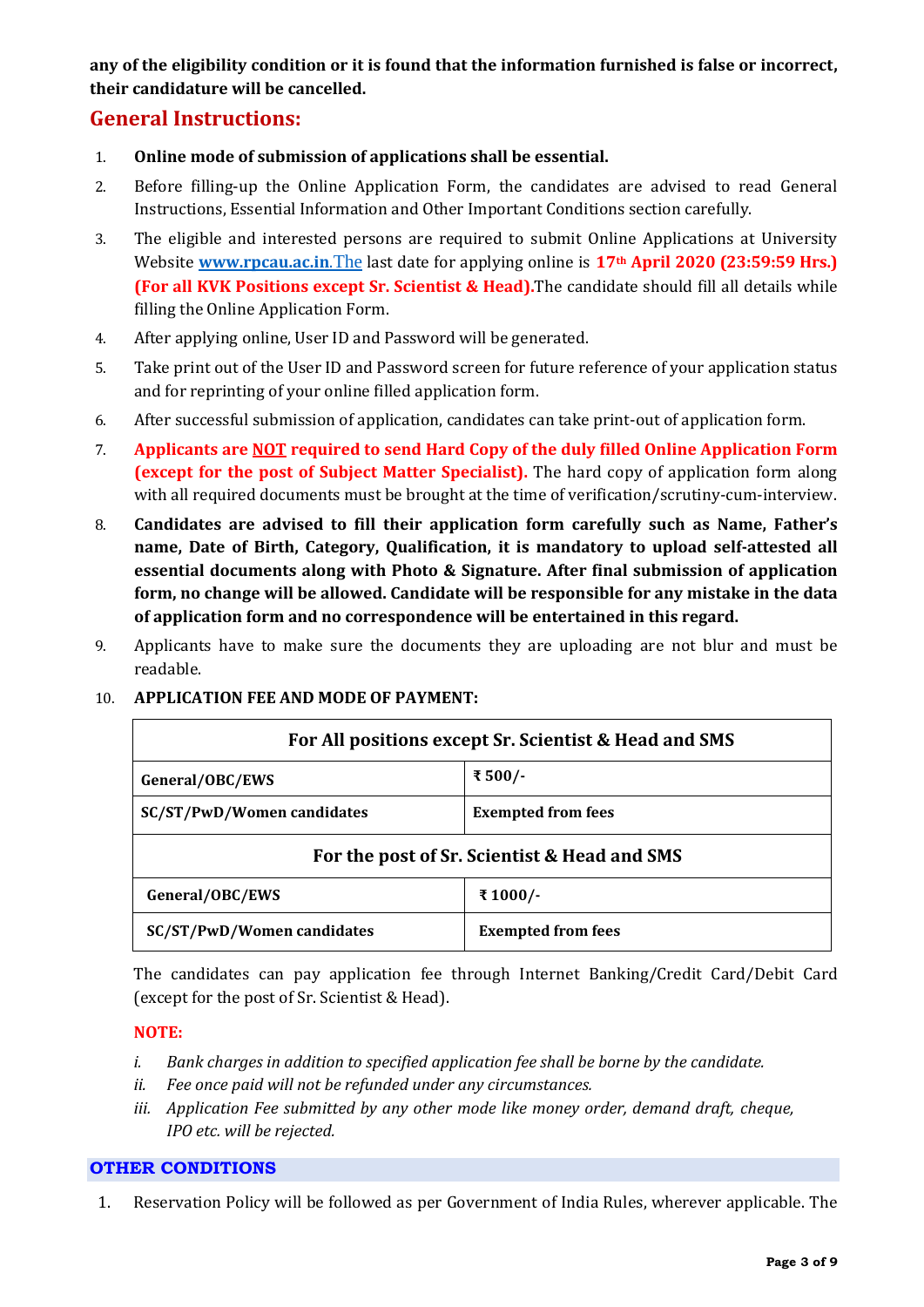SC/ST/OBC/EWS/PwD candidates are required to attach necessary certificate(s) on prescribed format.

- 2. Person suffering from not less than 40% of the relevant disability shall alone be eligible for the benefit of the reservation for Person with Disabilities.
- 3. The relaxation in age shall also be given in respect of the following categories as mentioned against each:

| Sl. | <b>Category of Persons</b>                                                                                                                                                                                                                                  | <b>Extent of Age Relaxation</b>                                                                                                                                                                                                                                                                                 |
|-----|-------------------------------------------------------------------------------------------------------------------------------------------------------------------------------------------------------------------------------------------------------------|-----------------------------------------------------------------------------------------------------------------------------------------------------------------------------------------------------------------------------------------------------------------------------------------------------------------|
| 1.  | Regular/Permanent Employee of No Age Limit<br>Rajendra Prasad Central<br>Dr.<br>Agricultural University, Pusa                                                                                                                                               |                                                                                                                                                                                                                                                                                                                 |
| 2.  | Contractual/Casual labour<br>of l<br>Rajendra Prasad Central<br>Dr.<br>Agricultural University, Pusa                                                                                                                                                        | Only for the post of Jeep Driver and Tractor Driver<br>- Condonation of age in these cases shall be strictly<br>limited to the period proportionate to the period of<br>service rendered at the University either as<br>contractual or casual labour through authorized<br>manpower provider of the university. |
| 3.  | Regular Employees of the Central   No Relaxation of Age.<br>Government / State Government /<br>Central Universities /<br>UGC.<br>maintained deemed to<br>he<br>Universities / other Central / State<br>Autonomous Bodies / Organisations<br>/ Institutions. |                                                                                                                                                                                                                                                                                                                 |
| 4.  | OBC/SC/ST/PwD/Ex-Servicemen                                                                                                                                                                                                                                 | As per Government of India rules.                                                                                                                                                                                                                                                                               |

- 4. The selected candidates will not take up any other assignment during the service in KVKs under Dr. Rajendra Prasad Central Agricultural University, Pusa.
- 5. The candidate selected will give an undertaking on joining that while discharging duties and responsibilities, he/she shall not disclose any confidential office matter.
- 6. The selected candidate will be kept on probation for a period of two years. The appointing authority may at its discretion extend the period of probation by one year in case of unsatisfactory performance, misconduct or on ground of misbehavior. In case there is no perceptible improvement despite all this, his/her services shall be terminated in accordance with the university rules.
- 7. No application for outside employment shall ordinarily be forwarded during the period of probation in case of a temporary employee of the KVK/University. However, in case his/her request has been considered by the competent authority of the KVK/University at his discretion, an undertaking shall be obtained while forwarding the application that he/she would resign from the post in the event of his/her selection in another department/organization.
- 8. **Printed Copy:** Printed copy of the application form with original certificates and photocopy of self-attested certificates must be brought by the candidate at the time of verification along with Photo, Identity Proof i.e. Identity Card/Driving License/Passport/Voter ID Card/PAN Card/Aadhar Card etc.

#### **ACTION AGAINST CANDIDATES FOUND GUILTY OF MISCONDUCT**

Candidates are warned that they should not furnish any particular that are false, tampered/fabricated or should not suppress any information while filling-up the application form.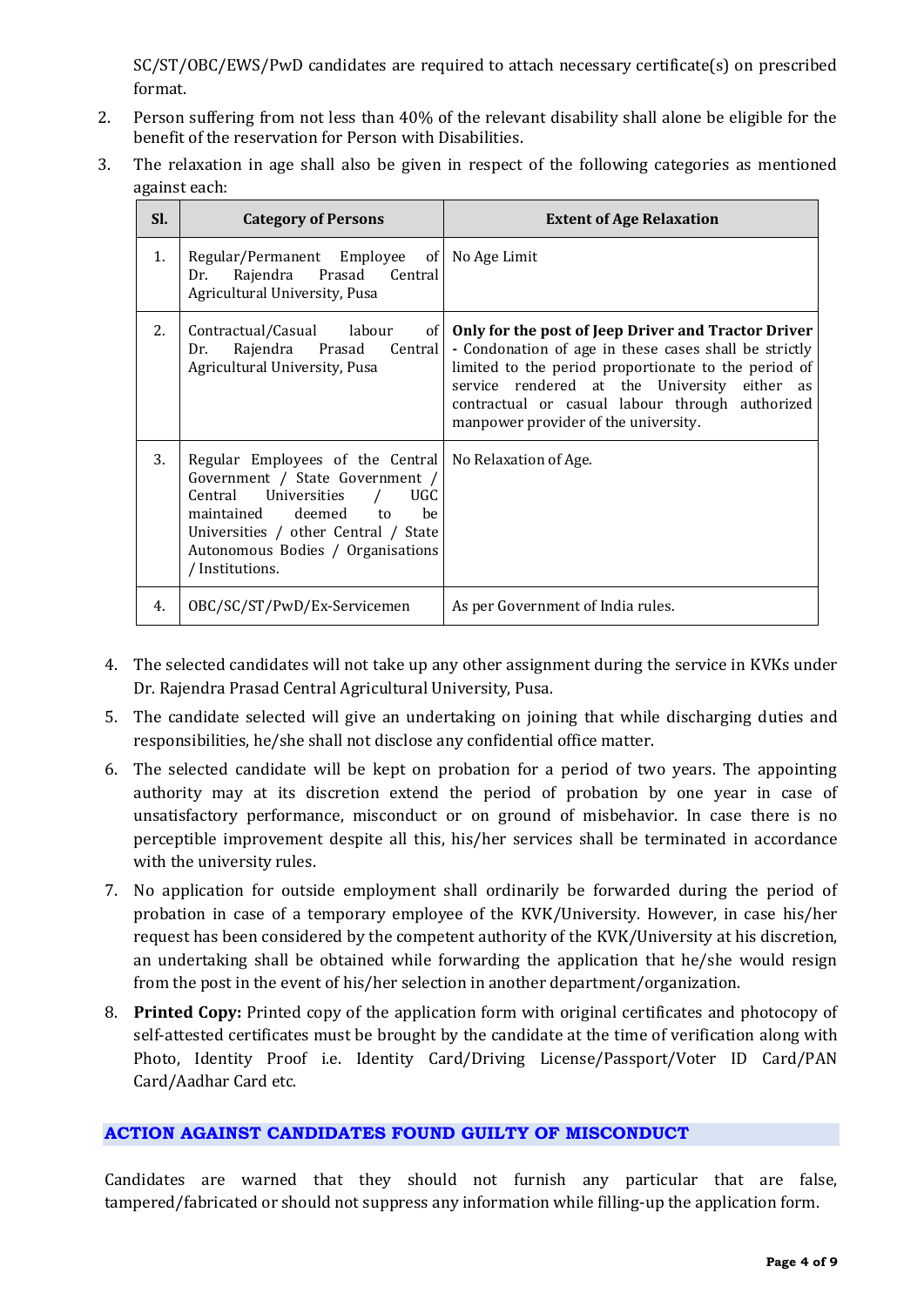At the time of written examination/interview, if a candidate is (or has been) found guilty of:

- (i) using unfair means during the examination; or
- (ii) impersonating or procuring impersonation by any person; or
- (iii) misbehaving in the examination hall or taking away the question booklet or any part thereof/answer sheet from the examination hall; or
- (iv) resorting to any irregular of improper means in connection with his/her candidature for selection; or
- (v) obtaining support for his/her candidature by any unfair means, such a candidate may, in addition to rendering himself/herself liable to criminal prosecution, be liable :
	- a. to be disqualified from the examination/interview for which he/she is a candidate.
	- b. to be debarred either permanently or for a specified period, from any examination or recruitment conducted by University.
	- c. for termination of service, if he/she already in Govt. Service.
- **Note: The Dr. Rajendra Prasad Central Agricultural University, Pusa reserves the rights to supervise the complete recruitment process from online application to selection by way of using Biometric process and CCTV Cameras/Videography etc.**

#### **GENERAL INSTRUCTIONS**

- 1. The University reserves the right to:
	- a. Withdraw any advertised post(s) under any category at any time without assigning any reason thereof. Any consequential vacancies arising at the time of Interview may also be filled up from the available candidates. The number of positions is thus open to change;
	- b. Offer the post at a level lower than that advertised, depending upon the qualifications, experience and performance of the candidate;
	- c. Draw reserve panel(s) against the possible vacancies in future;
	- d. Increase or decrease post(s) under any category or not to fill-up any of the advertised positions;
	- **e. To fix criteria for screening the applications so as to reduce the number of candidates to be called for qualifying tests/written tests/interview;**
	- f. To conduct qualifying/written tests to further shortlist the candidates for such posts where no test is prescribed in the recruitment rules and a large number of applications are received; and
	- g. Relax the age/qualifications/experience at its discretion.
- 2. A person whose age is less than 18 years shall not be appointed to any post in the KVKs.
- 3. In order to avoid last minute rush, the candidates are advised to apply early enough. The University will not be responsible for network problems or any other problem of this nature in submission of online application during the last days.
- 4. **Candidates are advised to satisfy themselves before applying that they possess at least the minimum essential qualification/experience laid down for the post.**
- 5. **MINIMUM ESSENTIAL QUALIFICATIONS:** All applicants must fulfill the essential requirements of the post and other conditions stipulated in the advertisement. They are advised to satisfy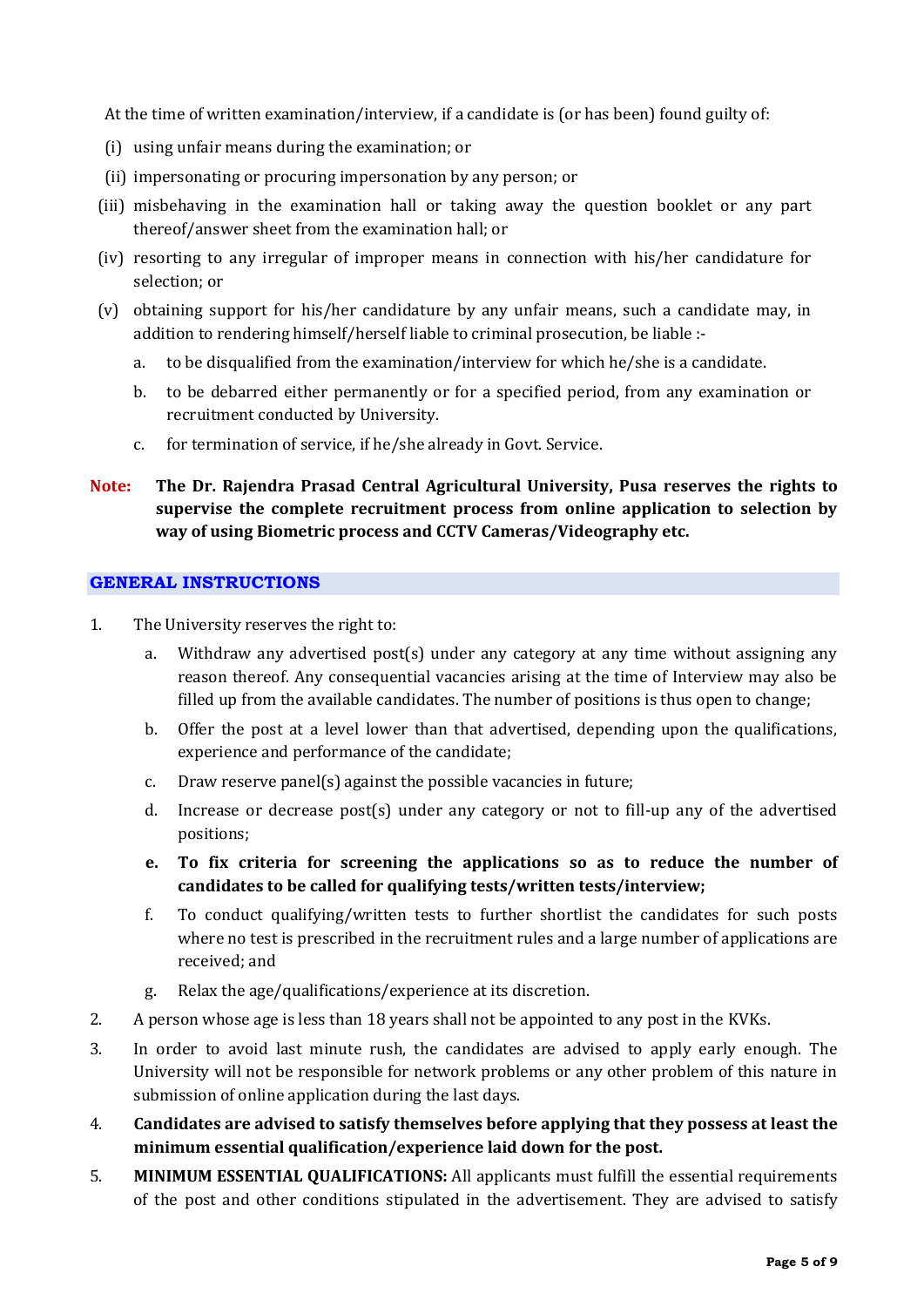themselves, before applying, that they possess at least the essential qualifications laid down for various posts. No enquiry asking for advice as to eligibility will be entertained

**NOTE:** *The prescribed essential qualifications are the minimum and the mere possession of the same does not entitle candidates to be called for Qualifying Test/Written Test/Interview.*

- 6. Separate application (along with application fee) should be filled for each post applied for.
- 7. A candidate whether he belongs to General or reserved category viz. SC/ST/OBC/EWS/PwD can submit only one online application form for a particular category of post advertised. **No offline form will be accepted (except for Sr. Scientist & Head and printout copy of online filled application form alongwith requisite documents or the post of SMS)**. All the relevant columns of the application form should be filled in.
- 8. Filling all mandatory fields are required to make your application complete.
- 9. Incomplete applications will not be considered and will be **REJECTED.**
- 10. Qualifications/eligibility conditions, age and other documents will be determined with regard to last date fixed to apply Online/Offline applications also called as closing date i.e. **17th April 2020 (for all KVK Positions)** given in the advertisement.
- 11. Any change of address from the one given in the online application form should at once be communicated to Recruitment Cell of the University at [recruitment@rpcau.ac.in](mailto:recruitmentportal@rpcau.ac.in)
- 12. The process of selection may be by qualifying test/written test/presentation/interview or a combination thereof.
- 13. **Applications, except Online, will not be accepted.** The printed copy of the online application form with original certificates and photocopy of self-attested certificates must be brought at the time of Verification/Scrutiny-cum-Interview along with Photo, Identity Proof i.e., Identity Card/Driving License/Passport/Voter ID Card/PAN Card/Aadhar Card etc. No offline application form or copy of downloaded application form will be accepted by the University (except for the post of Sr. Scientist & Head).
- 14. In case of any technical problems, please send an email to **[recruitment@rpcau.ac.in](mailto:recruitment@rpcau.ac.in.)**
- 15. No interim correspondence shall be entertained.
- 16. The list of short-listed candidates for Interview/Written Examination/Skill Test/Qualifying Test and details of Interview/Written Examination/Skill Test/Qualifying Test will be published on the University Website i.e., **www.rpcau.ac.in** only. **NO SEPARATE CALL LETTER WILL BE SENT TO THE CANDIDATES (except for Sr. Scientist & Head, if required)**. **Applicants are advised to check the University Website regularly.**
- 17. The University will not be responsible for any loss of E-mail sent, due to invalid/wrong E-mail ID provided by the candidates or for delay/non-receipt of information, if a candidate fails to access his/her email/website in time. Candidates are advised to visit the University Website regularly.
- 18. After the Written Examination/Interview, in case of selections the appointment will be provisional and is subject to the caste certificate being verified through the proper channels. If the verification reveals that the claim of the candidate to belong to ST/SC/OBC (non-creamy layer)/EWS is false, his/her services will be terminated forthwith without assigning any further reasons and without prejudice to such further action as may be taken under the provisions of Indian Penal Code for production of false certificate.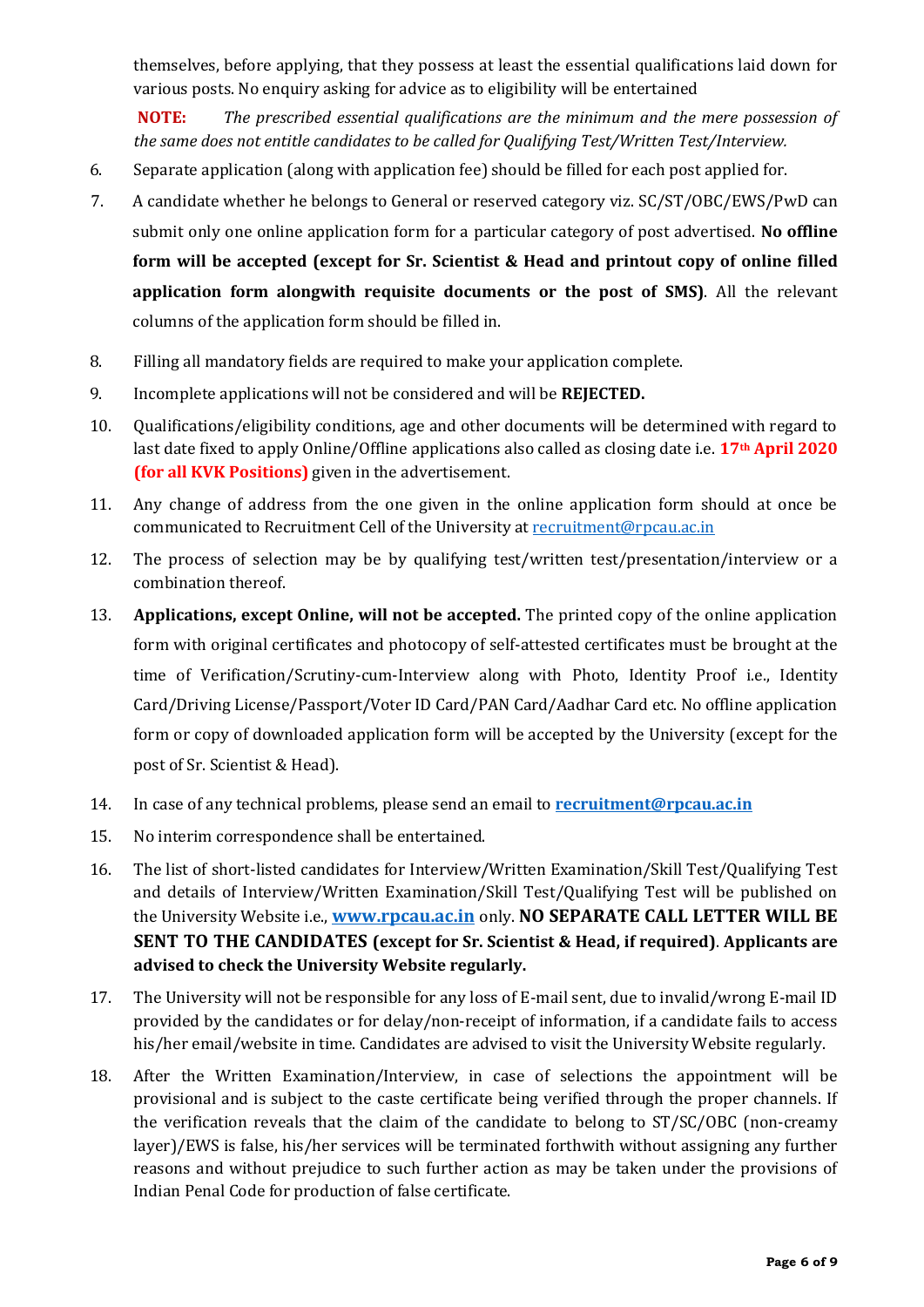- 19. Acceptance of documents submitted by an applicant shall be subject to verification by the competent authority. If any document is found to be false/fake/incorrect/malafide either before or after appointment, the document shall be summarily rejected and action may be initiated against the candidate which may lead to cancellation of his/her appointment, as the case may be.
- 20. The appointment of a candidate shall be subject to verification of character & antecedents and caste certificate by the competent authority. Until the verification report of character & antecedents and caste certificate is received, the appointment shall be treated as provisional. In case the report with regard to his/her conducts, character, antecedents, caste certificate etc., is found to be unsatisfactory or false, the appointment shall be cancelled/terminated forthwith.
- 21. The selected candidates shall be required to perform duties as per the Rules of the University, as amended from time to time. The University shall be free to assign any duty as per the exigency of the situation at any time even during non-working hours/holidays which the employee shall have to perform without fail to avoid any disciplinary action.
- 22. The candidate will have to present himself/herself for a Written Test/interview, if called for, at the place and time mentioned at his own expenses. However, the out-side candidates belonging to SC/ST categories will be defrayed sleeper class rail fare, and in case any station is not connected by rail, ordinary bus fare shall be paid by shortest route, if called for interview against the reserved positions only of the University as per the Govt. of India rule. No extra charges, if any, incurred for reserving seat/sleeping berth in the train will, however, be reimbursed to the candidates. **The above-mentioned conditions are not admissible to those ST/SC candidates who are already in Central/State Government service/or holding any other employment.**
- 23. The service conditions including pay matrix level and age of superannuation shall be as per Government of India rules.
- 24. **The selected candidate shall be governed by the 'New Pension Scheme' of the Government of India as applicable w.e.f. 1stJanuary 2004.**
- 25. In case of any inadvertent mistake in the process of selection, which may be detected at any stage even after issue of the appointment letter, the University reserves the right to modify/withdraw/cancel any communication made to the candidates.
- 26. The University shall verify the antecedents or documents submitted at any time at the time of appointment or during the tenure of service. In case, it is detected that the information provided in the application form, documents submitted are fake or the candidate has a clandestine antecedents/background and has suppressed the said information, his/her services shall be terminated forthwith.
- 27. After joining the service of the University, the candidate will have to abide by the Rules, Regulations and Ordinances of the University applicable from time to time. He/she may be assigned any duty within the University or outside depending upon the exigency of the work.
- 28. The applicants serving in Government/Semi-Government organizations / Public Sector Undertakings/Autonomous Bodies must bring '**No Objection Certificate** (NOC)' from their present employer at the time of Interview/Verification of Documents. However, the applicants are advised to formally intimate their present employer in writing about making such application for KVK positions under Dr. Rajendra Prasad Central Agricultural University, Pusa, failing which their candidature/selection may stand cancelled.
- 29. **Canvassing in any form may lead to cancellation of candidature.**
- 30. Though a selected candidate's headquarters will be the KVK assigned to him of Dr. Rajendra Prasad Central Agricultural University, Pusa, Samastipur, Bihar, he/she will be liable to serve anywhere in India.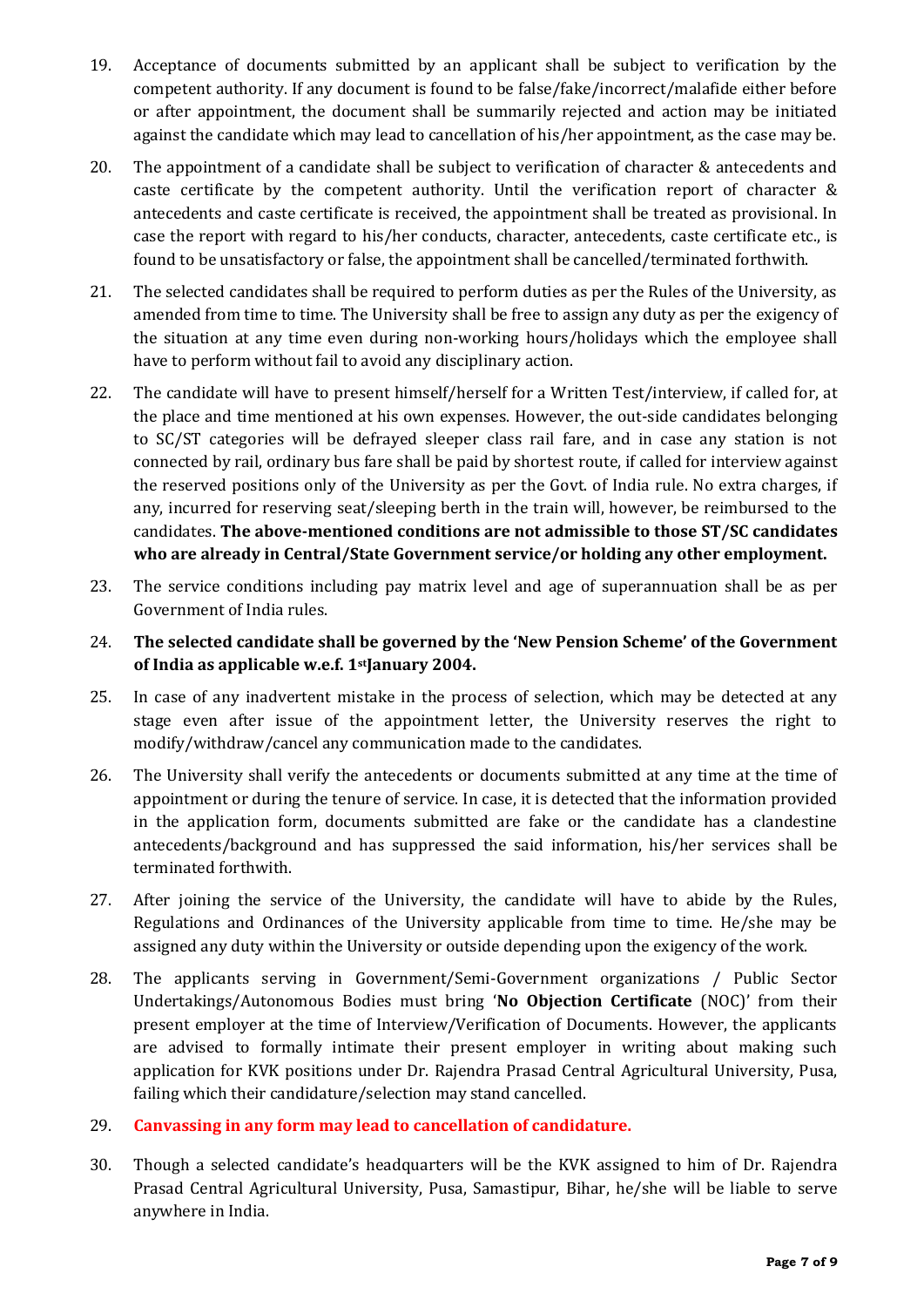- 31. In case of any disputes, any suites or legal proceedings against the University, the territorial jurisdiction shall be restricted to the Courts in Bihar at District Court at Samastipur and High Court at Patna.
- 32. Corrigendum or Addendum or Cancellation to this advertisement, if any, shall be published only on the University Website (**[www.rpcau.ac.in\)](http://www.rpcau.ac.in/)** and will not be published in the newspapers. Therefore, candidates are advised to check the University Website regularly.
- 33. **Fake Institutions:** Candidates, who have obtained degrees or diplomas or certificates for various courses from any Institution declared fake by the University Grants Commission, New Delhi shall not be eligible for being considered for recruitment to the posts advertised.
- 34. Any ambiguity or lack of clarity with regard to any clause or rules, the decision of the University shall be final.
- 35. The following categories of persons shall not be eligible to apply for any position in the KVK under the University:
	- i. Who has been convicted by any Court of Law or any criminal proceedings are pending against him;
	- ii. Who has entered into or contracted a marriage with a person having a spouse living;
	- iii. Who, having a spouse living, has entered into or contracted a marriage with any person. Provided that the Competent Authority of the University may, if satisfied that such marriage is permissible under the personal law applicable to such person and the other party to the marriage and there are other grounds for doing so, exempt any person from the operation of these rules;
	- iv. Who is not a citizen of India; and
	- v. Any other category of person disqualified for appointment by the Government of India/DARE/ICAR from time to time.

#### 36. **DOCUMENTS TO BE UPLOADED WITH APPLICATION FORM:**

- a. Scanned Photograph (in JPEG format between 20 kb 50 kb).
- b. Scanned Signature (in JPEG format between 10 kb 20 kb).
- c. Self-attested Certificates and Marksheet of Qualifications (in PDF format between 50 kb  $-500$  kb).
- d. Self-attested Experience Certificate, Caste Certificate, PwD Certificate, Ex-Servicemen (If any) (in JPEG format between 300 kb – 500 kb).
- e. Self-attested Date of Birth proof (in JPEG format between 300 kb 500 kb).

#### 37. **DOCUMENTS TO BE BROUGHT AT THE TIME OF DCOUMENT VERIFICATION:**

- a. All original certificates/documents/testimonials of educational qualifications and other documents mentioned/uploaded in the Online Applications and one set of self-attested copies of all these certificates/documents/testimonials.
- b. Caste certificate by candidate seeking reservation as ST/SC/OBC/EWS, in the prescribed proforma from the competent authority indicating clearly the candidate's Caste, the Act/Order under which the Caste is recognized as ST/SC/OBC/EWS and the village/town